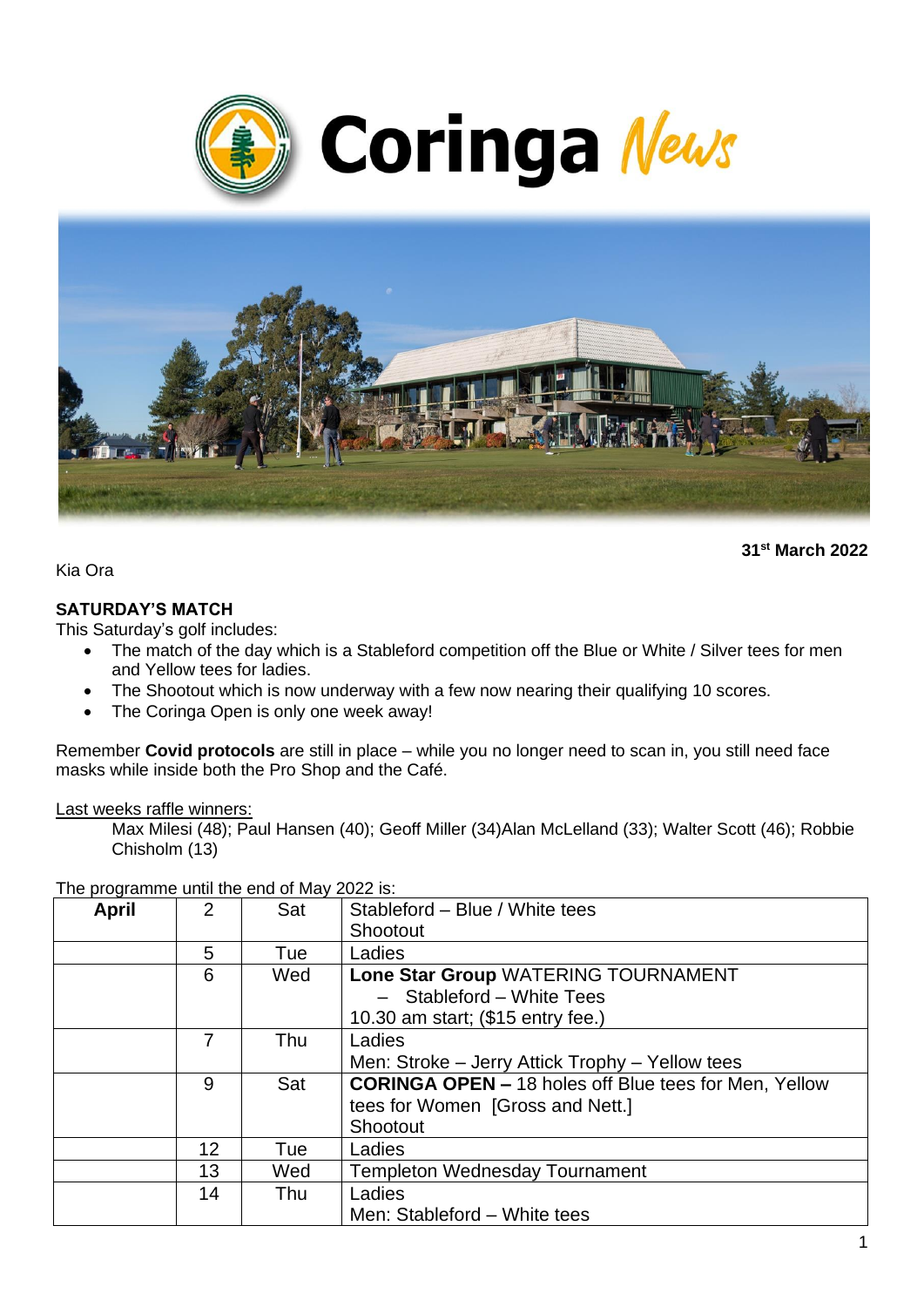|            | 16             | Sat  | Stroke - White tees.                                                                         |  |  |
|------------|----------------|------|----------------------------------------------------------------------------------------------|--|--|
|            |                |      | (Kornz Trophy match play with Alpha Group after<br>midday)<br>Vets Cup 4 <sup>th</sup> round |  |  |
|            |                |      |                                                                                              |  |  |
|            |                |      |                                                                                              |  |  |
|            |                |      | Shootout.                                                                                    |  |  |
|            | 19             | Tue  | Ladies                                                                                       |  |  |
|            | 20             | Wed  | WEDNESDAY TOURNAMENT - Stableford - Silver Tees                                              |  |  |
|            |                |      | - 11 am start; \$10 entry fee.                                                               |  |  |
|            | 21             | Thu  | Ladies                                                                                       |  |  |
|            |                |      | Men: Par - Yellow Tees                                                                       |  |  |
|            | 23             | Sat  | Stroke - Blue / Silver tees                                                                  |  |  |
|            |                |      | Vets Cup 5 <sup>th</sup> and final round                                                     |  |  |
|            |                |      | Shootout                                                                                     |  |  |
|            | 25             | Mon  | <b>ANZAC DAY - Course Open</b>                                                               |  |  |
|            | 26             | Tue  | Ladies                                                                                       |  |  |
|            | 27             | Wed  | Ellesmere Wednesday Tournament                                                               |  |  |
|            | 28             | Thur | Ladies                                                                                       |  |  |
|            |                |      | Men: Stableford - Yellow tees                                                                |  |  |
|            | 30             | Sat  | Stroke - Blue / Silver tees                                                                  |  |  |
|            |                |      | Shootout                                                                                     |  |  |
| <b>May</b> | 3              | Tue  | Ladies                                                                                       |  |  |
|            | 4              | Wed  | Lone Star Group WATERING TOURNAMENT                                                          |  |  |
|            |                |      | - Stableford - White Tees                                                                    |  |  |
|            |                |      | 10.30 am start; (\$15 entry fee.)                                                            |  |  |
|            | 5              | Thu  | Ladies                                                                                       |  |  |
|            |                |      | Men: Stroke - Jerry Attick Trophy - Yellow tees                                              |  |  |
|            | $\overline{7}$ | Sat  | Stableford - Black / White tees                                                              |  |  |
|            |                |      | Shootout                                                                                     |  |  |
|            | 10             | Tue  | Ladies                                                                                       |  |  |
|            | 11             | Wed  | <b>Templeton Wednesday Tournament</b>                                                        |  |  |
|            | 12             | Thu  | Ladies                                                                                       |  |  |
|            |                |      | Men: Stableford - White tees                                                                 |  |  |
|            | 14             | Sat  | Russian Roulette - Blue tees                                                                 |  |  |
|            |                |      | Shootout.                                                                                    |  |  |
|            | 17             | Tue  | Ladies                                                                                       |  |  |
|            | 18             | Wed  | WEDNESDAY TOURNAMENT - Stableford - Silver Tees                                              |  |  |
|            |                |      | - 11 am start; \$10 entry fee.                                                               |  |  |
|            | 19             | Thu  | Ladies                                                                                       |  |  |
|            |                |      | Men: Par - Yellow tees                                                                       |  |  |
|            | 21             | Sat  | Stoke - Silver tees                                                                          |  |  |
|            |                |      | Qualifying Howarth Salvers (best 8 in 4 grades to qualify)                                   |  |  |
|            |                |      | Shootout                                                                                     |  |  |
|            | 24             | Tue  | Ladies                                                                                       |  |  |
|            | 25             | Wed  | <b>Ellesmere Wednesday Tournament</b>                                                        |  |  |
|            | 26             | Thu  | Ladies                                                                                       |  |  |
|            |                |      | Men: Stableford - Yellow tees.                                                               |  |  |
|            | 28             | Sat  | American Stableford - Blue / Silver tees                                                     |  |  |
|            |                |      | 1 <sup>st</sup> round Matchplay Howarth Salvers – (Silver tees on                            |  |  |
|            |                |      | handicap).                                                                                   |  |  |
|            |                |      | Shootout                                                                                     |  |  |
|            | 31             | Tue  | Ladies                                                                                       |  |  |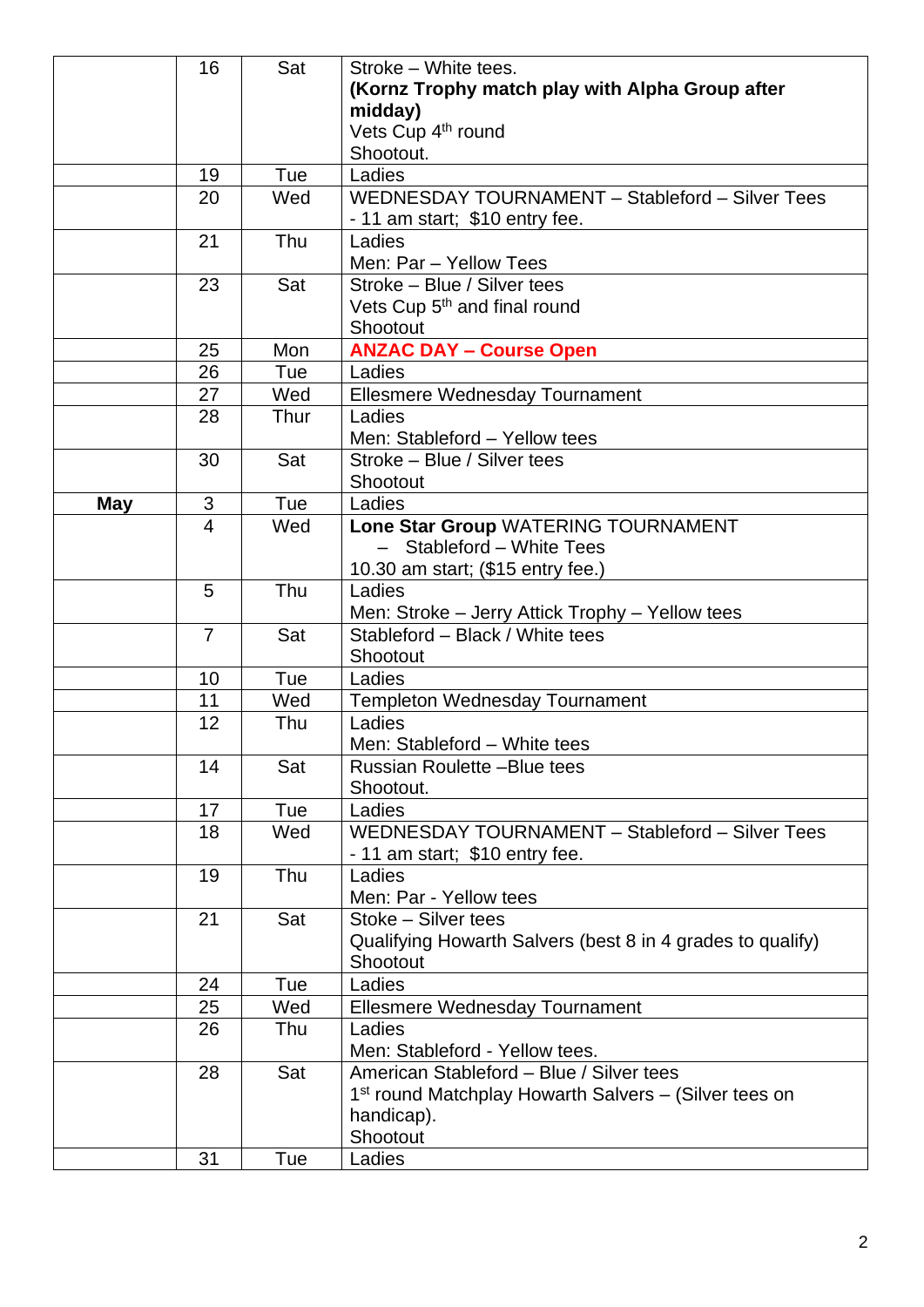#### **SHOOTOUT 2022**

The Shootout is well underway with 34 participants so far. There is still time to put your name down on the list in the pro shop as the competition runs throughout the year. Results are on the website each week John Brettell

Shootout Convenor

#### **CLUB NEWS New Members**

We welcome the following three new members who have joined since the last newsletter **Tim Bain** Wayne Davies **Colin Harrison** Do not hesitate to ask from the pro shop or any of the members how the club functions and the different competitions we run throughout the week. Most importantly do enjoy your time at Coringa.

#### **Course news**

Quite a bit is going on at the moment, with lots of hard work prior to the Open next Saturday.

Rohan sprayed the fairways last week (hence the yellow look as the weeds die off), and Steve spread the fairways and tee blocks with fertiliser this week. The plan is to get a good cover of grass growth over the next month or two that will take us through winter.

Unfortunately, Andrew Cunningham (our apprentice greenskeeper) has decided to leave the club. We will start looking for another apprentice once we get through the Open.

We've also had some bad news re the wood chipper – he's had equipment issues and is getting his machine rebuilt, which means the wood piles won't be chipped now until the end of April.

On the positive front – the on-course toilets are now fully operational and the team are looking to get most of the work finished this week – I'm sure we all agree - great job guys!!

#### **Staff and Volunteers**

Firstly, just to let you know Murita has been in contact and while she's a bit tired, overall she isn't feeling too bad and hopefully we'll see her back at the Club next week.

In the meantime, thanks to Wing for manning the bar today and Paul Snape for looking after things on Saturday.

And….

We have lots of jobs to do before the Coringa Open. **We'll have a working bee on Tuesday (9am start),** to finish off the paths around the toilets and other jobs around the course.

Rohan has a list of things he'd like done around the course but with Andrew gone, him and Steve will struggle to get to (jobs like weeding bunkers etc)

Anyone who wants to help – come along on next Tuesday and we'll find something useful for you to do – there's always plenty of work to do on a golf course!!!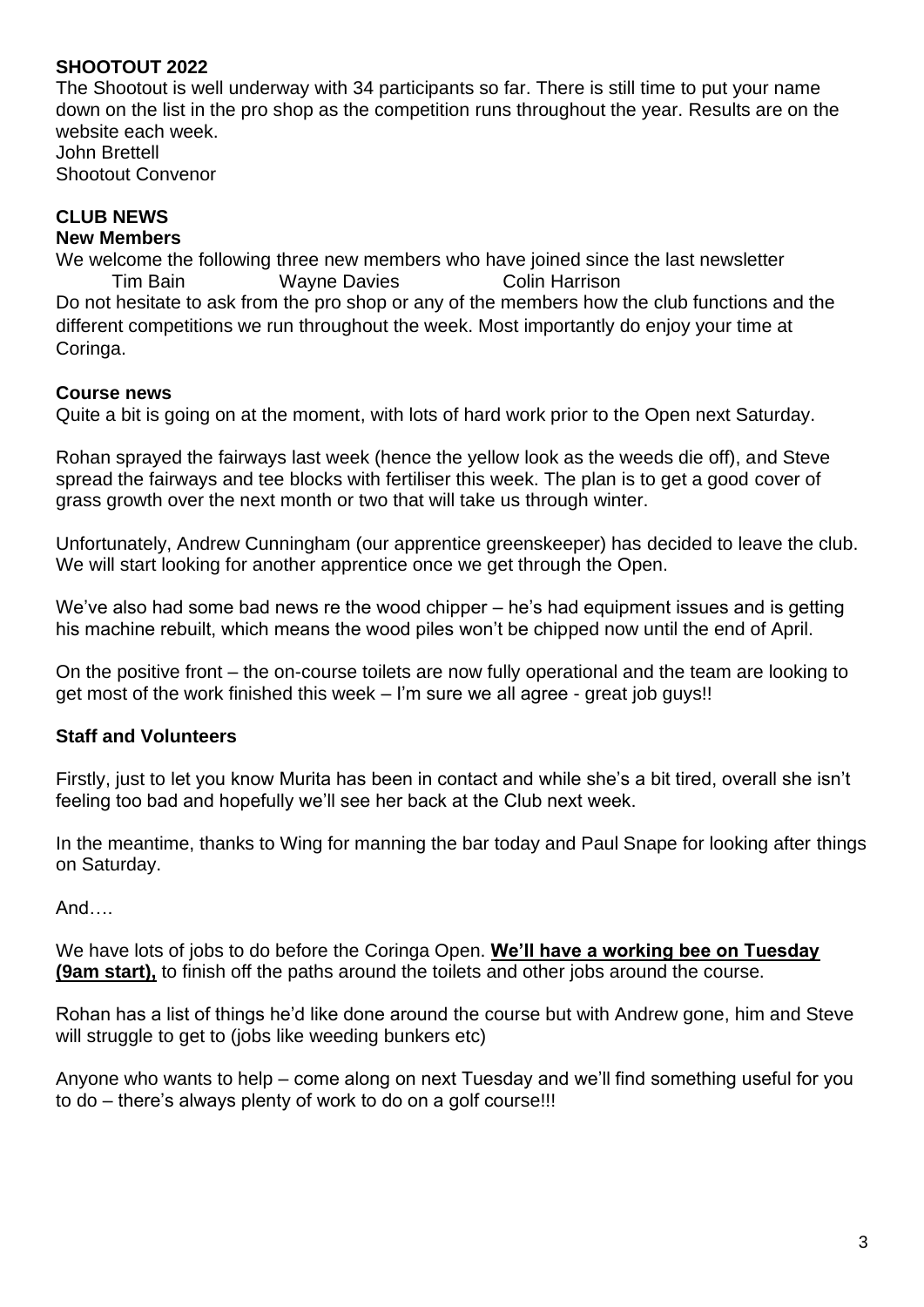# **INTERCLUB**

## **Presidents**

A good win from the guys this week, with a 5 - 3 win against Everglades.

Playing Everglades at their home track saw our team giving away 35 shots before we teed off, quite daunting at first but our team played really well,

Convincing wins to Grant Morris 7/6, Charlie Longley 6/5 and Gordon McCoy 6/5 (not a typo, yes Gordon won), plus a couple of narrow wins to Murray Angus and Malcolm Wratt (luckily no pictures on the scorecards)

The unlucky 3 who narrowly lost were David Cross, John Deacon and myself, I have already expressed to our captain that we three are more suited to the wide open spaces of a course like Clearwater with fewer trees,

I'm not sure he's buying that excuse so I might have to buy Paul a beer if I want to be selected for the last game of the season.

Our final game is this weekend, 3rd April, It will be played at Clearwater, where we will play against Templeton the leading team in the competition.

Vance Hetaraka - fill-in captain

## **MEN'S REPORT**

This Saturday, the 2<sup>nd</sup> of April, is a Stableford competition off the Blue or White tee blocks for men and women off the Yellows as we prepare ourselves for the challenge of the upcoming 'Lone Star and Joe's Garage Group' and 'NZPost' Coringa Open. This is a slight change to the programme as we felt there were too many Stroke rounds this month!

Last Saturday, the 26<sup>th</sup> of March, was a Par competition off the Black or White tee blocks for men and the Yellow tee blocks for the women with 98 participants entering the competition -19 individuals challenging themselves off the black tees. That is such great numbers of people, keep it up!

The outstanding scores came again within the White tee Division Two group with Robbo (John Robinson) (Perhaps wearing that red shirt did him some favours?), Lindsay Thorn and Max Milesi all on plus 5. In the White tee Division One group Robert Chisholm and in the Black tee group Jason McCauley both scored plus 4. Outstanding results guys and particular good to see Max's name on the prize list. The small Birdie pool went to Mel Newburn and Rohan Ware on the 9th hole and the Nett Eagle pool hole number 3 went to Kyle Charlwood and Greg Carr. The full results are available on the website.

#### Saturday Match Payments

Could I remind members that the Match Committee decided about 18 months ago that if a member wished to enter the match of the day you must first pay \$5 to enter the match. This payment covers any costs associated with Prizes for the day, Closest to the Pin, Twos jackpots, Nett Eagle, and most importantly should you get a Hole in One \$150 payment to cover your round of drinks in the bar afterwards. You can then decide if you wish to enter and pay an extra \$2 for the Birdie Hole competition and/or an extra \$1 for the Gross Competition. These are all your choice, but you must enter the match of the day (\$5) to do this. Please do not challenge Barry or Derek on this decision. Another Club Captain or Match Committee may well decide to change those decisions, but this is what they are now!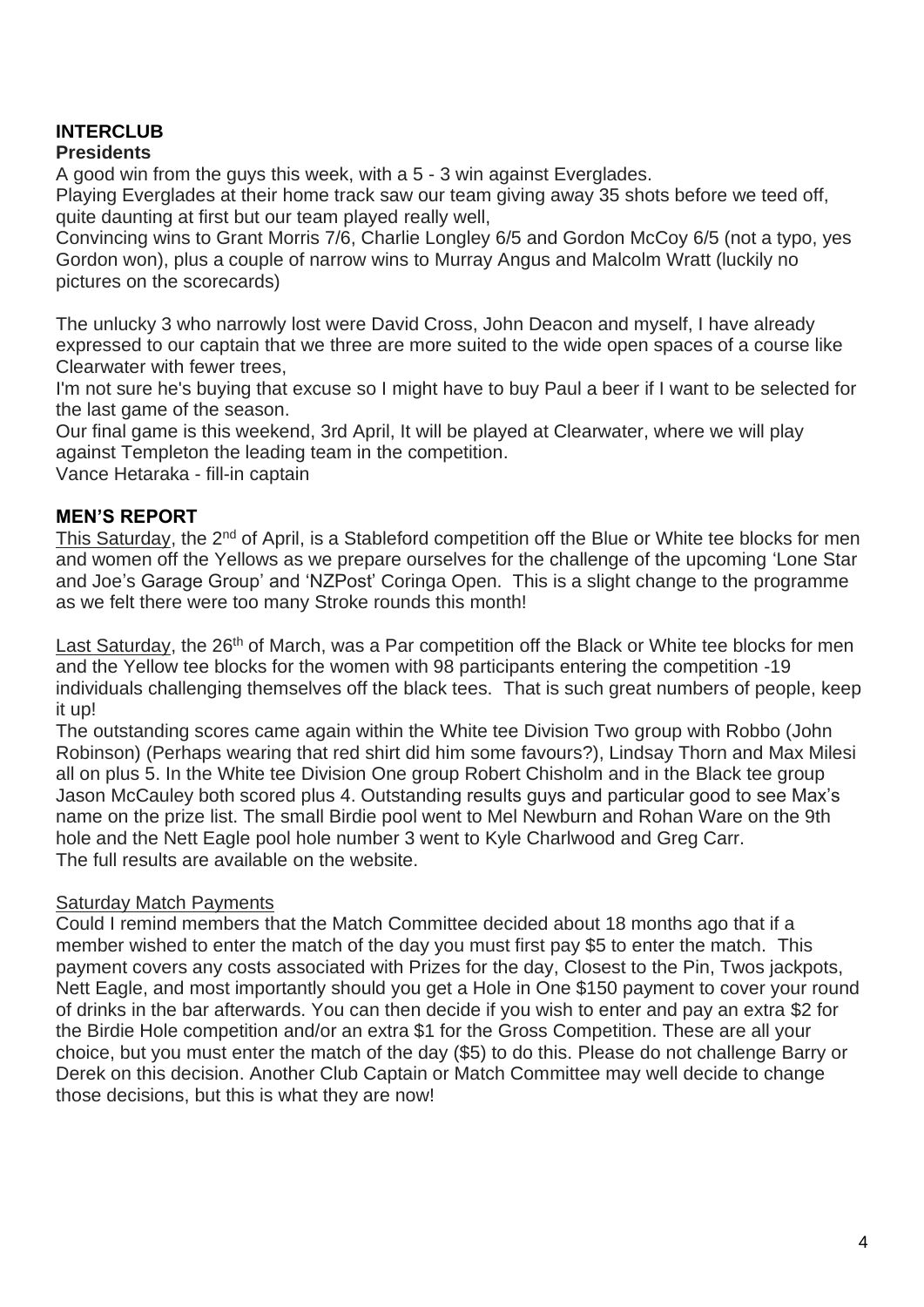#### Member Handicaps

I will repeat that over the last few weeks the match committee and board have had some active discussions over the recently implemented WHS golf handicap system by NZGolf and how it reflects to a genuine handicap movement of a player over a 12 month or 365 day year period. I have always been aware that the maximum a handicap could move out over that period was 5 shots and therefore a member who was not playing well would be held at a lower handicap figure than their current playing abilities were at that time. I have since learnt that the WHS system identifies those players who are not playing well and if their handicap has moved out by 3 then that movement is identified and called the 'Soft Cap' and those who have moved out by 5 then this is called the 'Hard Cap'.

Coringa currently has 25 men members who have been identified as having the 'Soft Cap in Effect' and 6 men members who have the 'Hard Cap in Effect'.

NZ Golf have indicated that they found that for women and veteran males that are able to play regular golf, the hard cap activates quite quickly, especially in the spring after high winter scores. We have had almost six months of spring like conditions after the last period of weather and the long rough at Coringa I believe has a bearing on some of our members high handicap challenges.

The men's match committee has been approached for a handicap review by a member and after much discussion it has been decided that a handicap committee will be established including the Women's Club Captain, Men's Club Captain and a board representative John Matthews. We meet on Thursday 31<sup>st</sup> of March and I will report on the outcome within next week's report. The goal is to maintain an overview of WHS Handicap rules, establish protocols in conjunction with NZ Golf on how to deal with members who are affected by their handicaps being held within the 'Hard Cap,' maintain a three monthly audit on members identified within both the 'Soft' and 'Hard' list, maintain a consistency in dealing with affected members and then lastly making democratic decisions." No decisions can be made until we set these protocols!

#### Coringa Open

Entries for 'The Lone Star and Joes Garage Group' and 'NZPost' tournament have closed at 128 and the draw is completed. There has been a change in the Government COVID mandates which now allows 200 people into an inside area at a time. The decision was made by the match subcommittee in conjunction with the board to increase the number of participants up from 100. There will be the odd change to some groups but I have tried to put people who play with each other together and mixed groups of two together.

Could I ask those people who have not paid or previously been reserves who are now in the draw to make payment prior to the day so we don't have any issues!

For the tournament there will be three Gross prizes (best golf), and three divisions with ten Nett prizes each. Just a wee reminder – the Open is off the Blue tees for men and the Yellow tees for women and we all play in the same handicap divisions!

Thanks very much for the kind sponsorship and support the tournament have received from our many firms and club members, which has allowed us to have a very generous prize pool! Derek / Barry will hopefully enter all the tee times into Dotgolf on Thursday and Friday! Thanks guys.

I have received confirmed sponsorship from 'New World Bishopdale' for prizes and Ash will do the BBQ! Thanks very much Simon and Ash.

I have received confirmed sponsorship from 'Trevor Lee'! Thanks very much Trevor.

I have received confirmed sponsorship from 'Richard Kingsbury'! Thanks very much Richard. I have received sponsorship from 'Hancock's'! Thanks very much to Johnny McKay and Dennis Cochrane for organising.

Thanks very much to our confirmed sponsors!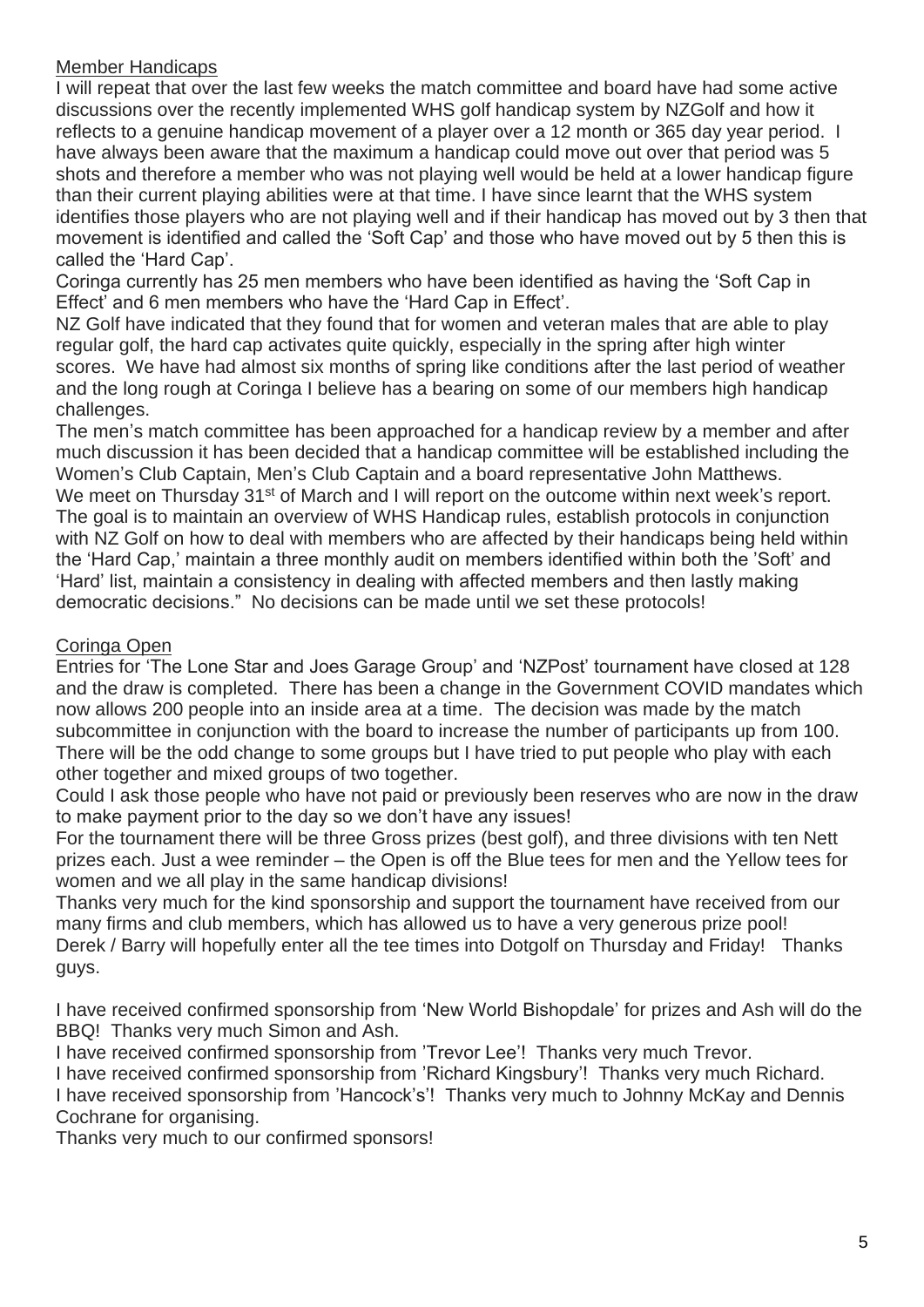There will be our normal 'New World Bishopdale' meat raffles and a hundred ticket \$10 raffle with at this stage 28 accumulated prizes in value between \$335 to \$50 including some great looking prizes! Thanks to the individuals who have made the donations.

Thanks very much to all the entries and we hope you have a great day. Please remember to comply with the COVID mandate requirements!

#### Twilight Season

The twilight season finished on Tuesday and on behalf of the match committee could I congratulate all the many helpers who have made the season so successful throughout the year. The successful operation by this group has attracted many members to the club and is one of the reasons the club membership numbers are on the continual increase. I'd just like to acknowledge Gordy McCoy, Russell McGregor, Paul Snape, Olly Snape, Phil Olsen, Alan Smith, Jon Kemp, Malcolm Wratt and Jamie Pow and probably many others who have help make burgers or run the bar. Thanks very much everyone!

#### Upcoming events

| 6 April  | 'Lone Star and Joes Garage Group' Watering Tournament<br>(Stableford - \$15 entry). |
|----------|-------------------------------------------------------------------------------------|
| 9 April  | Coringa Open                                                                        |
| 16 April | Kornz Cup                                                                           |

#### Closest to the Pin

Weekly Hancock's Wine and Beer Merchants

#### Membership Welfare

Great to see both Jerry Kuipers and Peter Marsh out playing on Saturday.

#### **Comment**

I have been fortunate for a number of years to be part of a group who annually travel away under the leadership of Puds. This year we headed down to Dunedin to play some golf including our Sister golf clubs Tairei Lakes and Balmacewen. Both clubs were very welcoming and a pleasure to experience. (For those that don't know, at a Sister Club you don't have to pay any green fees to play, just book and present your Coringa membership card.) I would suggest all Coringa members should take the opportunity to play as you will enjoy the experience of the hill courses and the different environment. It was a bit drier down there and we got some roll out, but for some including myself it meant going further into trouble. Anyhow, I won't mentioned the golfing results other than to say the courses were the winner to most although Allan McLelland played more consistently than anyone else.

Now you all know I like to share learnings in life and last week involved many for me and others of the group.

• Day 1: Waimate. Great undulating course in fine weather. The signage apparently is a bit limited identifying the approaching tee blocks particularly between holes number 3 and 5! Anyhow according to an unidentified group there wasn't any signage and they got lost!

• Day 2: St Clair. Once again, a great undulating course and a fine day. The group had booked to play within St Clair's Otago Day Tournament field. If the professional suggests you should play in the tournament of the day, then you should. Al responded that he didn't want to but when the cost for the entry fee was \$25, not \$65 there was a change of mind obviously!

• Day 3: Chisholm Park. An interesting Links style of course but the day was heavily weather affected. When you turn up to a course having booked weeks earlier and been told you will play after the ladies' field, only to find no cars in the car park, then I would suggest you think about the weather forecasts accuracy! Puds commented to me as we were playing the last three holes very wet by this stage I might add, into the rain and wind back towards the clubrooms, "Now this is real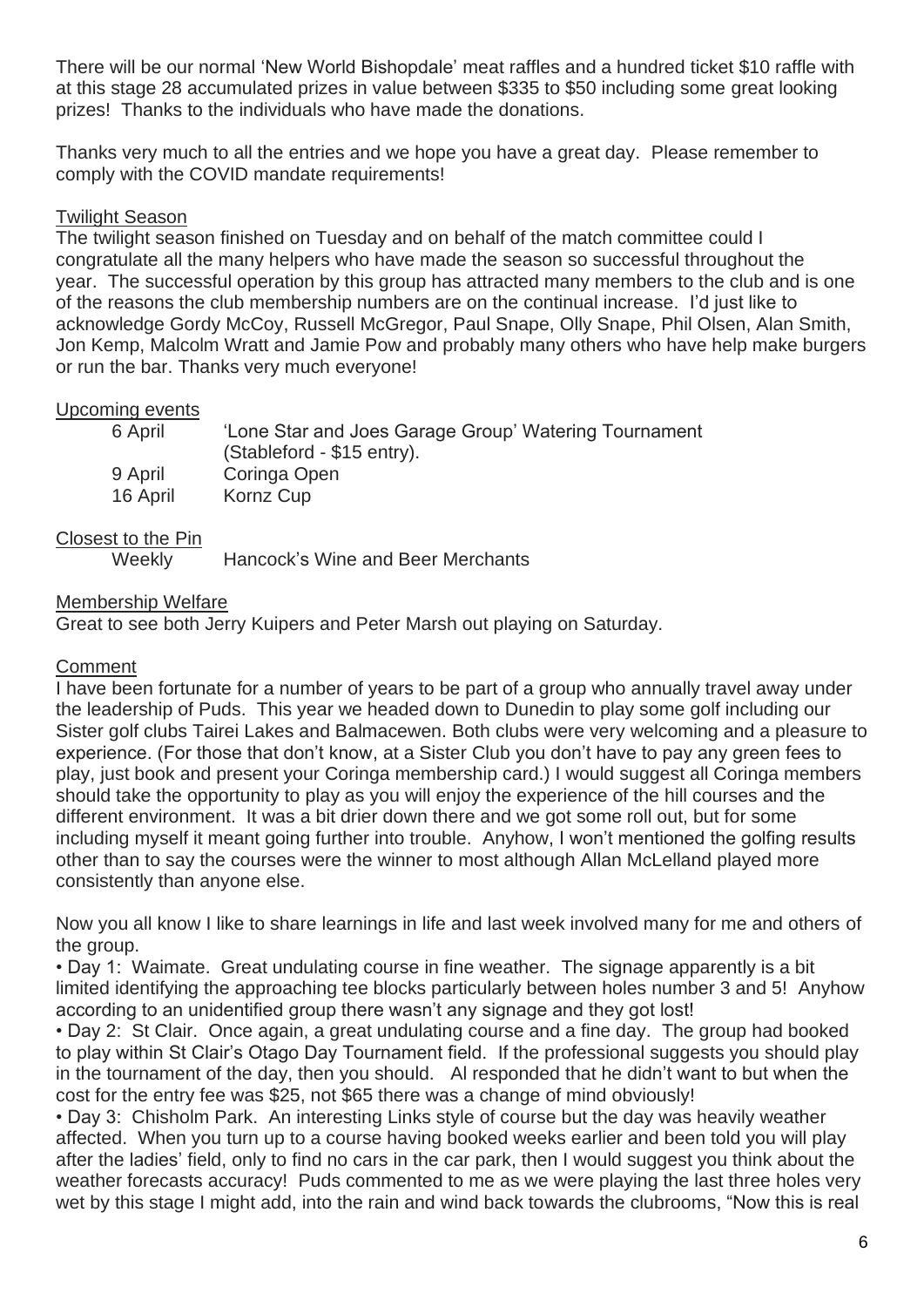Otago weather!" Two of our travellers decided the best way to warm up was with a gin or two or more that night! One I think has memory issues of the evening.

• Day 4: Tairei Lakes. Nice course with a combination of flat and undulating fairways and target greens, on a fine day. Very welcoming club with Emerson's beer on tap at the outlandish cost of \$9 a pint. What a bargain so the travellers saw the opportunity to make the most and were almost the last group to leave the club rooms. Then one traveller decided the best approach was to continue with a bourbon or two and some of Terry's straight 'Canadian Club'.

• Day 5: BalMac. A team breakfast at one of Dunedin's 'in' restaurants No7 BalMac just down the road from the course. Great breakfast but one of the healthier individuals decided to have smoked salmon instead of the big breakfast. Anyhow, I found a fish bone in my fish. An hour later in a strong southerly I wished I'd swallowed the fish bone, as I would have had an excuse to finish the round early! As many of you will have experienced, I started that three putting sequence which went on and on and on. I didn't have any confidence at all and it must have looked to my playing partners like I wasn't trying, as they were all four feet short or long if not longer some times! I think I must have had something like 50 putts - it felt like that. I was starting to think I was the worst putter in the club. Fortunately, it was the last night away from home and an opportunity to drink all the left over beer, wine and spirits. Luckily, I wasn't drinking alone as one of our touring party had decided his levels of fitness are starting to wane and he decided to use a golf cart with Terry at BalMac. I'll only identify the passenger as driving a white BMW with all the comfort and race modes. He obviously thought it would be a relaxing day. No, he thought he was going to die as Terry took so many wrong angles and approaches to many of the hills! I witnessed them nearly rolling the poor machine. This person and myself decided to drink our way through the grief of golf and dangerous experiences of the day, which motivated some others to help through the left overs.

Anyhow I turn up at Coringa on Saturday with no putting confidence, in this state of depression at my golf, and an exploding handicap. I never missed a putt to shoot 77. I played on Wednesday and witnessed a well-known new member who works in the golfing industry having the same issues as me. What does that show you? We all try too hard!

Enjoy Saturday and lets hope the weather forecast is wrong for rain!

#### **LADIES REPORT**

#### **Tournaments**

Everglades Thursday 7th April For all tournaments, please contact Leigh on 0274340872 if you want to play in any of them.

#### Coringa Open

Draw is on the website and on the notice board upstairs

#### **Saturday**

Great morning for golf and four ladies had a good round. Anne Keh got a lovely birdie on the Hole nine, and Ellen Buttriss came in first with 22 Stablefords points !!!!!, with Myra Story second with 18 Stablefords.

Slots have been booked for this coming Saturday at 9.06am. Please go online and add your name if you are wanting to play

#### 18-hole ladies

Dave Harvey is happy to accommodate you within the men's game on a Saturday

#### **Sundav**

Results Just four people played on Sunday... Janet had a great game with 25 Stableford points!!!!!!.Wow

Starting time for next Sunday is 10 am.

There must have been good vibes over the weekend with such fantastic scores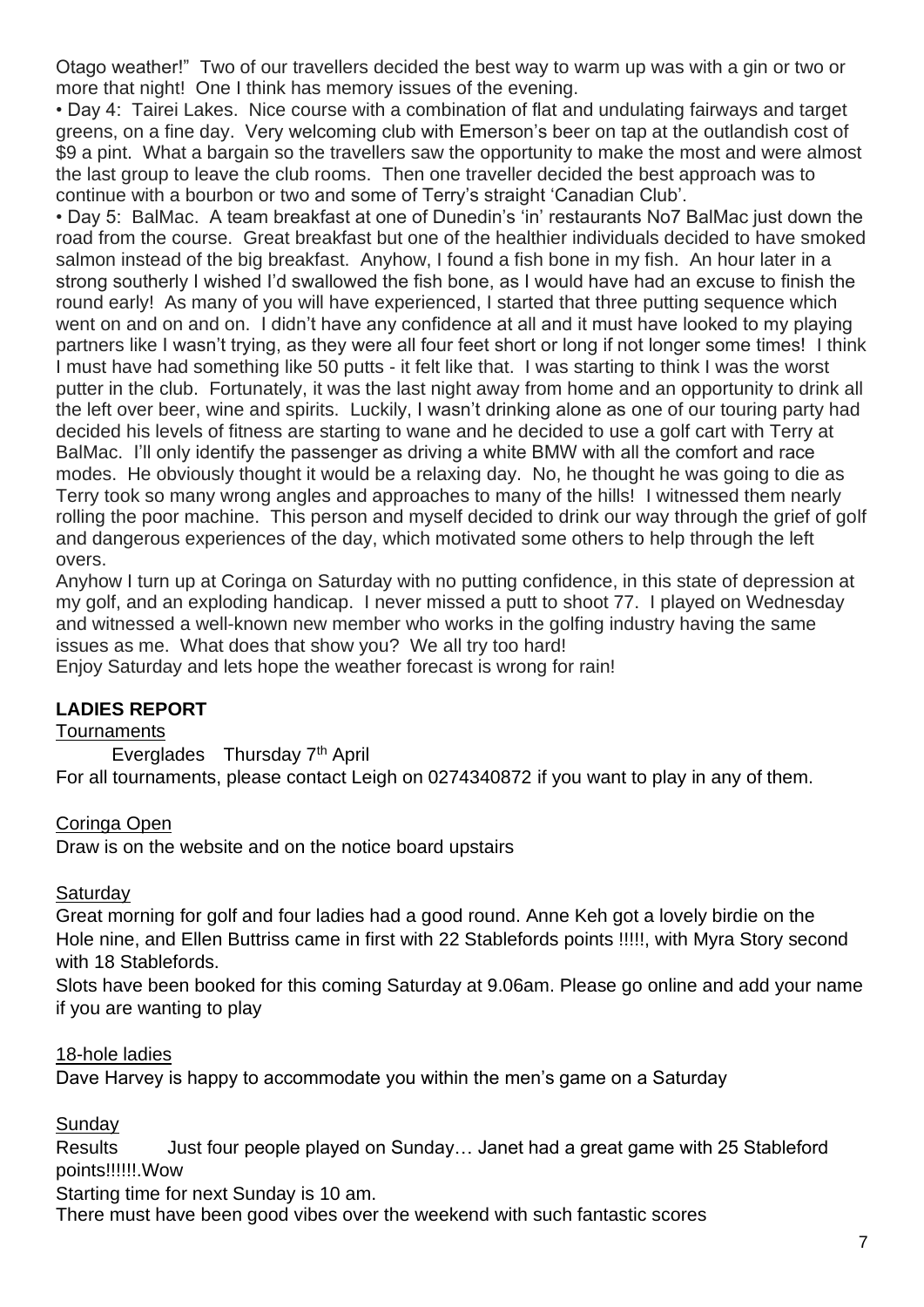#### **Tuesday**

Eight ladies arrived on a lovely morning and played Stableford with hidden partners. Winners were Myra Story and Irene Ling with a total of 34 Stablefords.

## **Thursday**

Eight ladies came to play Stableford and Putting. Good round of golf by all with Janice McPhail coming in with 14 putts and Elaine McGowan with 18. Stablefords points.

## Interclub

Coringa played Rangiora #3 and won 68 - 59. Coringa are currently sitting second in Zone 1 with 9 points, 3 points behind Rangioria #1 and 2 points ahead of Russley #2 on 7 points. 2 games left to play before the semi-final games

#### General news

Don't the toilets on the course look flash now. The men have done a fantastic job. Thank you. Don't forget to follow Coringa on Facebook Anne Morgan

## **WEDNESDAY GOLF**

\$10 Wednesday Watering Tournament:

We had 19 people playing on Wednesday and once again I received some very complementary comment on the condition of the course and particularly the greens. Unfortunately, the grass continues to grow.

We played for seven prizes of meat provided by our friends at 'New World Bishopdale' and two 'Hancock's' closest to the pins. The successful members were: (Only One Division )

| <b>Nick Frampton</b>     | 38       |
|--------------------------|----------|
| <b>John Matthews</b>     | 37 (C/B) |
| <b>Walter Scott</b>      | 37       |
| <b>Richard Kingsbury</b> | 34 (C/B) |
| David Harvey             | 34       |
| Paul Snape               | 33       |
| <b>Grant Buchanan</b>    | 32 (C/B) |
|                          |          |

We will have our 'The Lone Star and Joes Garage Group' \$15 Tournament on Wednesday 6th April. The tournament starts at 10.30 am and everyone must be on the course by 11.30. Just turn up and join group for a round!

David Harvey

## **THURSDAY MEN'S GOLF**

After a dodgy start weatherwise, we finished up with a field of 22 for an Irish Stableford competition. Excellent fast greens obviously played a part with some good scores returned and I hear a rumour that they may be running at 10.5 to 11.00 for the next week or so. The winner today with an excellent score of 85 was Paul Gnad and full results are as follows:

| 1 <sup>st</sup> | <b>Paul Gnad</b>      | 85  |
|-----------------|-----------------------|-----|
| 2 <sub>nd</sub> | <b>Spencer Wicks</b>  | 77  |
| 3rd             | <b>Michael Healy</b>  | 74  |
| 4 <sup>th</sup> | <b>Gus Eathorne</b>   | 72  |
| 5 <sup>th</sup> | Seamus O'Cromtha      | 70  |
| 6 <sup>th</sup> | <b>Allan Harrison</b> | 69. |

Thanks to Wing Gin for stepping in behind the bar and saving some from dehydration